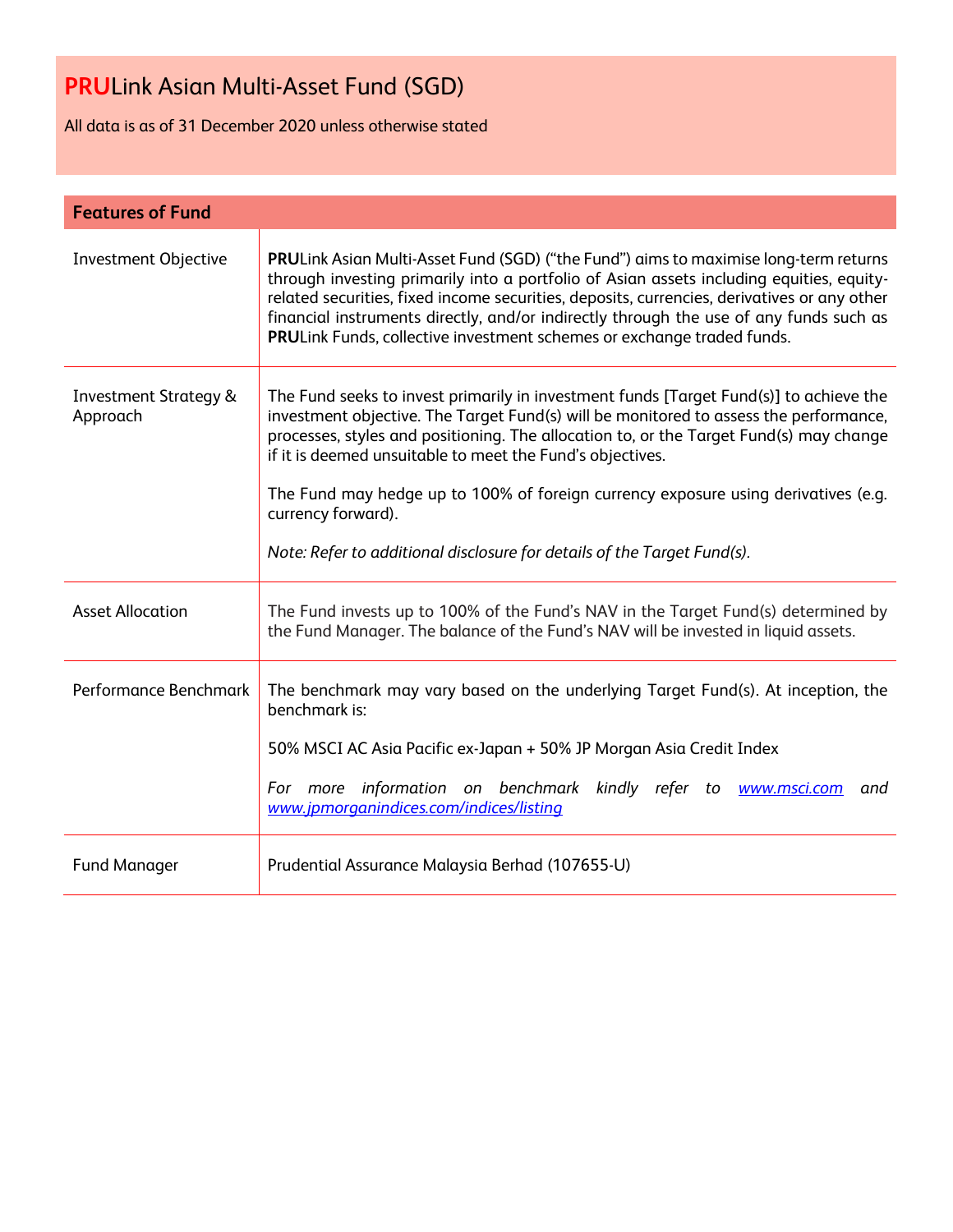All data is as of 31 December 2020 unless otherwise stated

| <b>Fees &amp; Charges</b>     |                                                                                                                                                                                                                                                                                                                                                                                                                                                                                                                      |
|-------------------------------|----------------------------------------------------------------------------------------------------------------------------------------------------------------------------------------------------------------------------------------------------------------------------------------------------------------------------------------------------------------------------------------------------------------------------------------------------------------------------------------------------------------------|
| <b>Fund Management Charge</b> | Up to 1.50%* p.a.<br>*The actual investment charge charged for PRULink Asian Multi-Asset Fund (SGD)<br>will depend on the asset allocation of the fund, which will range from 1.00% for<br>allocation fixed income securities, to 1.50% for allocation to other assets. The actual<br>investment charge will be determined on a monthly basis and will be revised<br>whenever the proportion of fund allocated to fixed income securities shift by more<br>than 10% since the investment charge was last determined. |
| Other Charge, if any          | Nil                                                                                                                                                                                                                                                                                                                                                                                                                                                                                                                  |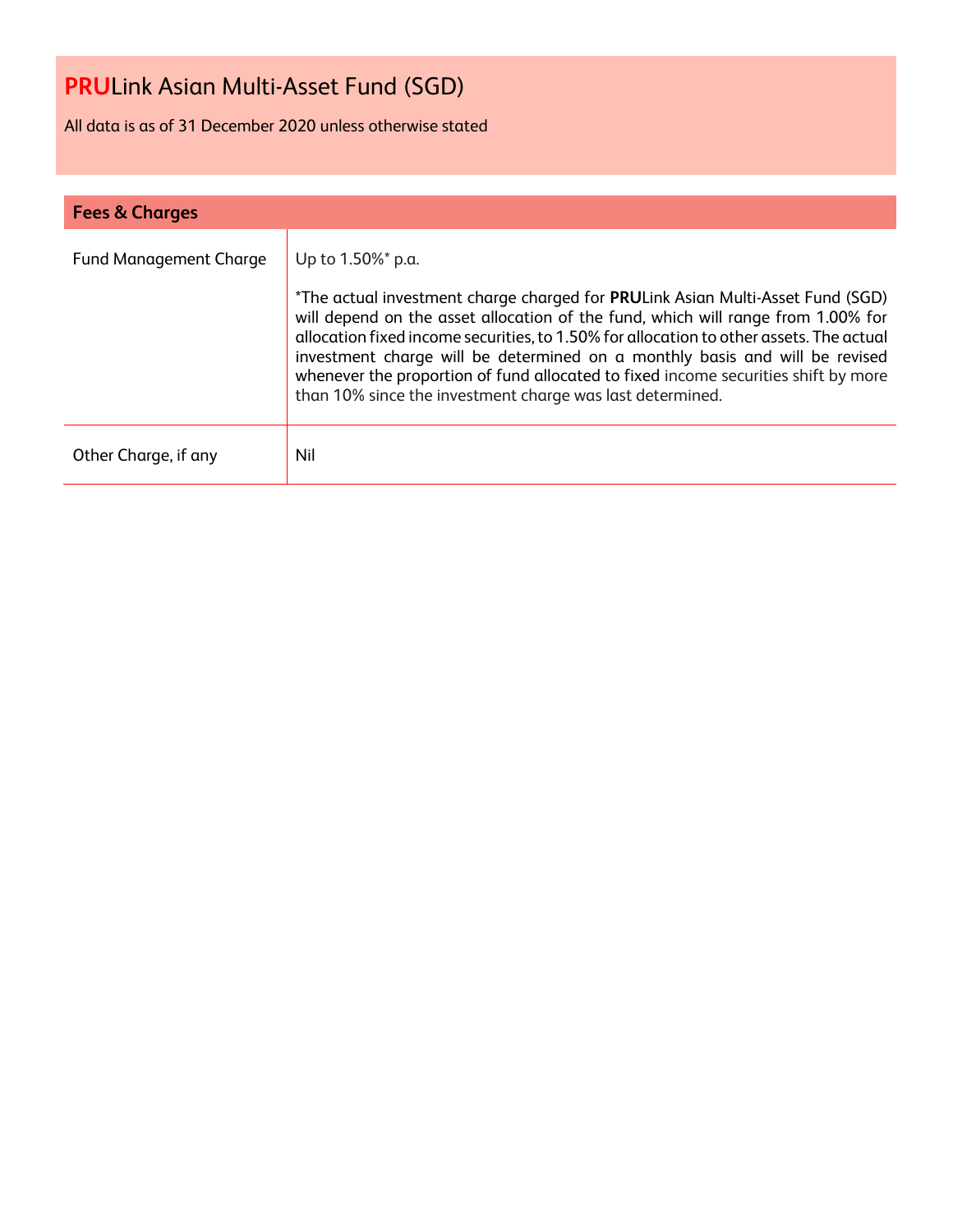All data is as of 31 December 2020 unless otherwise stated

#### **Fund Performance**



**Notice: The graphs are included for illustrative purposes only. Past performance of The Fund is not an indication of its future performance.**

| Year | <b>Actual Performance</b><br><b>PRULink Asian Multi-Asset Fund SGD</b> | <b>Benchmark</b><br>50% MSCI AC Asia Pacific ex-Japan + 50%<br>JP Morgan Asia Credit Index |
|------|------------------------------------------------------------------------|--------------------------------------------------------------------------------------------|
| 2019 | $-0.07\%$ <sup>*</sup>                                                 | $4.47\%$ *                                                                                 |
| 2020 | 1.07%                                                                  | 13.25%                                                                                     |

\*Fund Performance is from fund launch date until year end of the same year (non-annualised return).

#### *Sources: Bloomberg, 31 December 2020*

Notice: Past performance is not an indication of its future performance. This is strictly the performance of the investment / underlying funds, and not the returns earned on the actual premiums paid of the investment-linked insurance product.

Basis of calculation of past performance:

$$
= \left(\frac{\text{Net Asset Value at the end of Year n}}{\text{Net Asset Value at the end of Year n} - 1}\right)\%
$$

### **Additional Disclosure for PRULink Asian Multi-Asset Fund (SGD)**

At inception, the Fund will invest into Schroder Asian Income Class SGD X Dis ("Target Fund") which is managed by Schroder Investment Management (Singapore) Ltd.

The Target Fund will actively allocate between Asian equities, Asian fixed income securities, cash and other permissible investments to achieve its objective. The Target Fund will use a cyclical approach to asset allocation where the asset mix will be adjusted according to the four phases of the economic cycle – recovery, expansion, slowdown and recession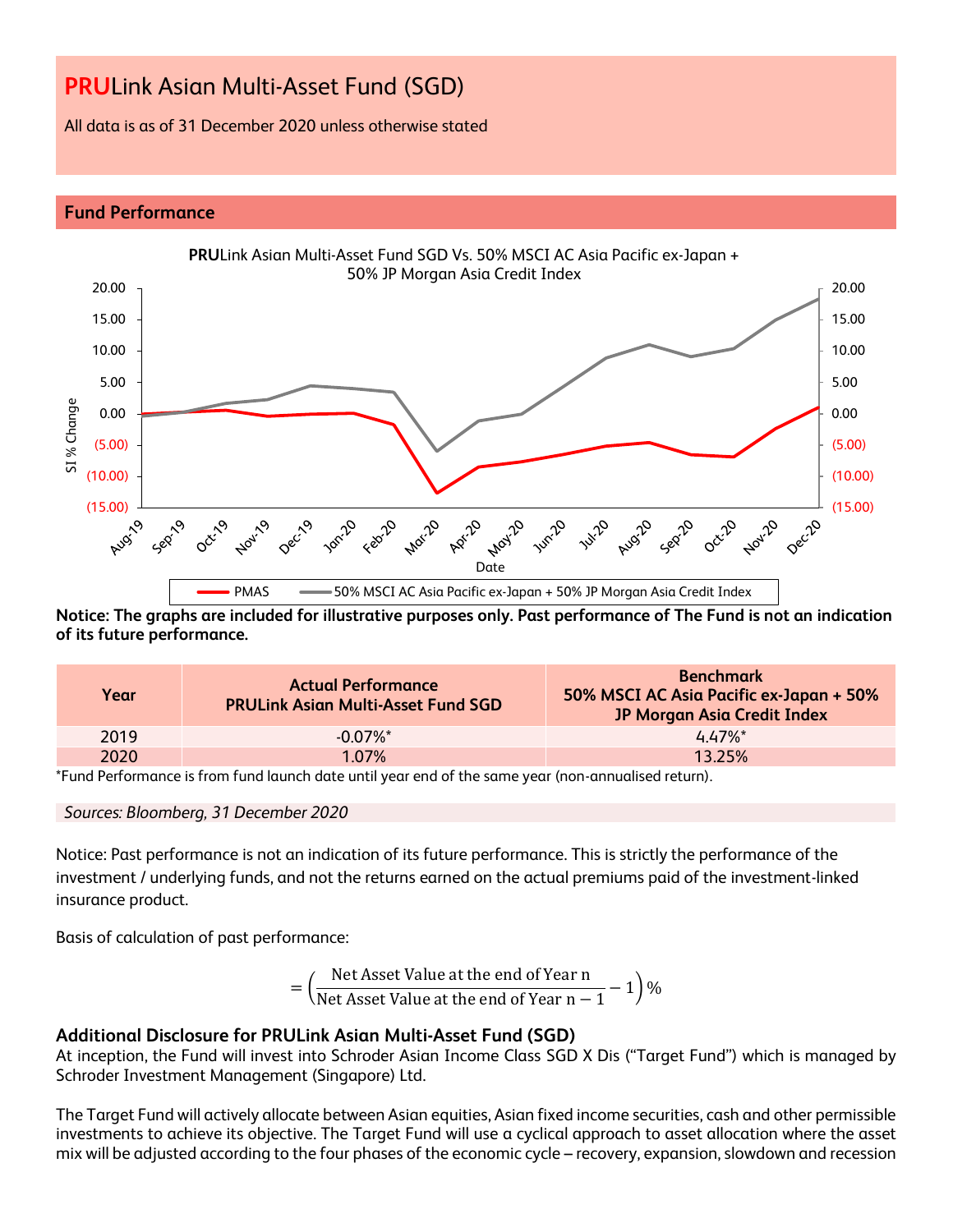#### All data is as of 31 December 2020 unless otherwise stated

– based on a combination of fundamental and quantitative factors such as asset class valuation, macroeconomic data and liquidity. Cash will be treated as a separate asset class and will be deployed if necessary to limit downside risk during adverse market conditions.

The Target Fund will also perform active security selection for its investments in Asian equities, Asian fixed income and other permissible investments. For the Asian equities portfolio, the Target Fund intends to focus on companies that are able to create true shareholder value, have a strong and stable earnings stream and have a strong sustainable dividend yield. For the Asian fixed income portfolio, the Target Fund intends to select securities that deliver attractive yield and capital growth taking into account both fundamental and technical views such as valuation, demand/supply conditions and liquidity. The Target Fund may invest up to 10% of its assets in China A-Shares through the Stock Connect.

The Target Fund will also manage the impact of interest rate movements on the value of the portfolio.

The fund performance for the underlying Schroder Asian Income Class SGD X Dis as at 31 December 2020 is as follows:

| Year                                                                                               | 2020      | 2019   | 2018          | $2017$<br>ZU. | 2016  | 2015     | 2014 | 2013       |
|----------------------------------------------------------------------------------------------------|-----------|--------|---------------|---------------|-------|----------|------|------------|
| Net Performance                                                                                    | .30%<br>◢ | 10.64% | 37%<br>$-4.5$ | 8.96%         | 6.94% | $-0.94%$ | .68% | $-0.83%$ * |
| *Eund Derformance is from fund launch data until year and of the same year (non-annualised return) |           |        |               |               |       |          |      |            |

\*Fund Performance is from fund launch date until year end of the same year (non-annualised return).

*Note: The above return is for the Target Fund (SGD X Dis) which is denominated in SGD.*

### *Source: Schroder Investment Management as of 31 December 2020*

Management fees may be charged at the Fund and/or Target Fund(s) level. Please note that you will be charged a maximum of 1.50% p.a., being the combined annual fund management charge at the Fund and Target Fund(s) levels. In addition, the Fund may incur hedging cost when derivatives (e.g. currency forward) are used for hedging purpose.

Target Fund(s) with investment strategies to invest in Exchange Traded Funds ("ETF") or other Collective Investment Schemes may incur additional expenses at the Target Fund(s) level which is taken as part of the investment strategy considerations to deliver the fund performance.

### **Investment Risks for PRULink Asian Multi-Asset Fund (SGD)**

The Fund is subjected to investment risks including the possible loss of the principal amount invested. The value of the units may fall as well as rise. In addition, the Fund is subjected to specific risk including and not limiting to:

### **General Risks when Investing in the Fund**

#### **Market Risk**

Market risk refers to potential losses that may arise from adverse changes in the market conditions. Market conditions are generally, affected by, amongst others, economic and political stability. If the market which the Fund invests in suffers a downturn or instability due to adverse economic or political conditions, this may adversely impact the market prices of the investments of the Fund.

#### **Liquidity Risk**

Liquidity risk refers to two scenarios. The first scenario is where an investment cannot be sold due to unavailability of a buyer for that investment. The second scenario is where the investment is thinly traded. Should the investments in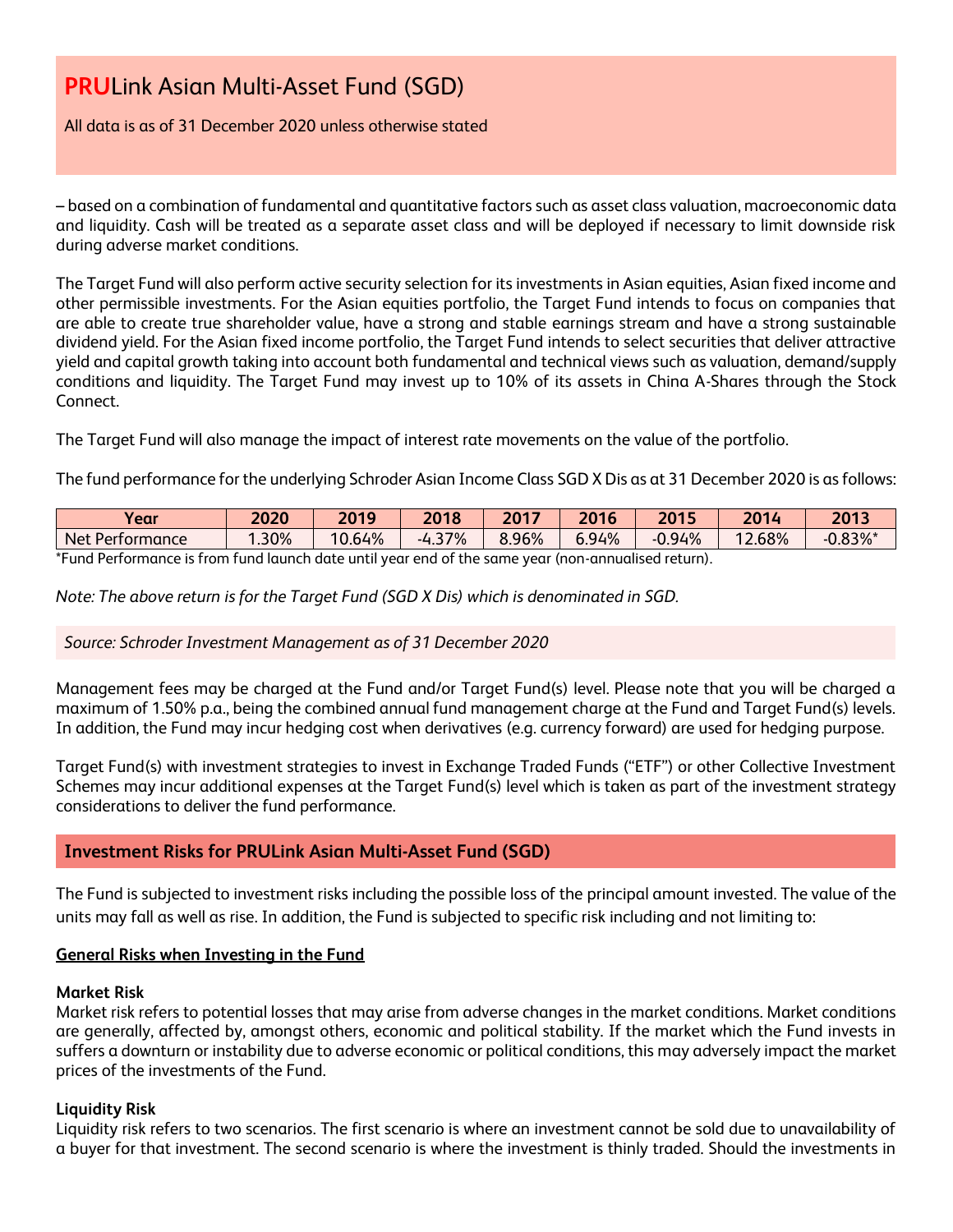All data is as of 31 December 2020 unless otherwise stated

the Target Fund(s) be thinly traded, this may cause the Fund to dispose the investment at an unfavorable price in the market and may adversely affect investor's investment. This risk may be mitigated through stringent security selection process.

#### **Inflation Risk**

This refers to the likelihood that an investor's investments do not keep pace with inflation, thus, resulting in the investor's decreasing purchasing power even though the investment in monetary terms may have increased.

#### **Interest Rate Risk**

Interest rate risk is a general risk affecting conventional funds. This is so even though conventional funds only invest in investments that are in accordance with the mandate. The reason for this is because a high level of interest rates will inevitably affect corporate profits and this will have an impact on the value of both equity and debt securities. This risk is crucial in a bond fund since a bond portfolio management depends on forecasting interest rate movements. Prices of bonds move inversely to interest rate movements therefore as interest rates rise, the prices of bond decrease and vice versa. Furthermore, bonds with longer maturity and lower profit rates are more susceptible to interest rate movements.

#### **Credit / Default Risk**

Bonds are subject to credit / default risk in the event that the issuer of the instrument is faced with financial difficulties, which may decrease their credit worthiness. This in turn may lead to a default in the payment of principal and interest.

#### **Risk of Non-Compliance**

This risk arises from non-compliance with laws, rules and regulations, prescribed practices and the management company's internal policies and procedures, for example, due to oversight by the management company. Such noncompliance may force the management company to sell down securities of the Fund at a loss to rectify the noncompliance and in turn may adversely affect the value of investors' investment in the Fund. To mitigate this risk, the Fund Manager has put in place internal controls to ensure its continuous compliance with laws, rules and regulations, prescribed practices and the Fund Manager's internal policies and procedures.

#### **Concentration Risk**

This is the risk of a fund focusing a greater portion of its assets in a smaller selection of investments. The fall in price of a particular equity and / or fixed income investment will have a greater impact on the funds and thus greater losses. This risk may be minimized by the manager conducting even more rigorous fundamental analysis before investing in each security.

#### **Management Company Risk**

The performance of the Fund depends on the experience, expertise and knowledge of the management company. Should there be lack of any of the above qualities by the management company, it may adversely affect the performance of the Fund.

#### **Currency Risk**

The Fund is denominated in SGD, while the Target Fund(s) may be denominated in other currencies. The performance of the Fund may be affected by movements in the exchange rate between the SGD and the Target Fund(s)'s denominated currency. Where applicable, a currency hedging instrument or a currency hedged class of the Target Fund(s) may be used to minimise currency risk.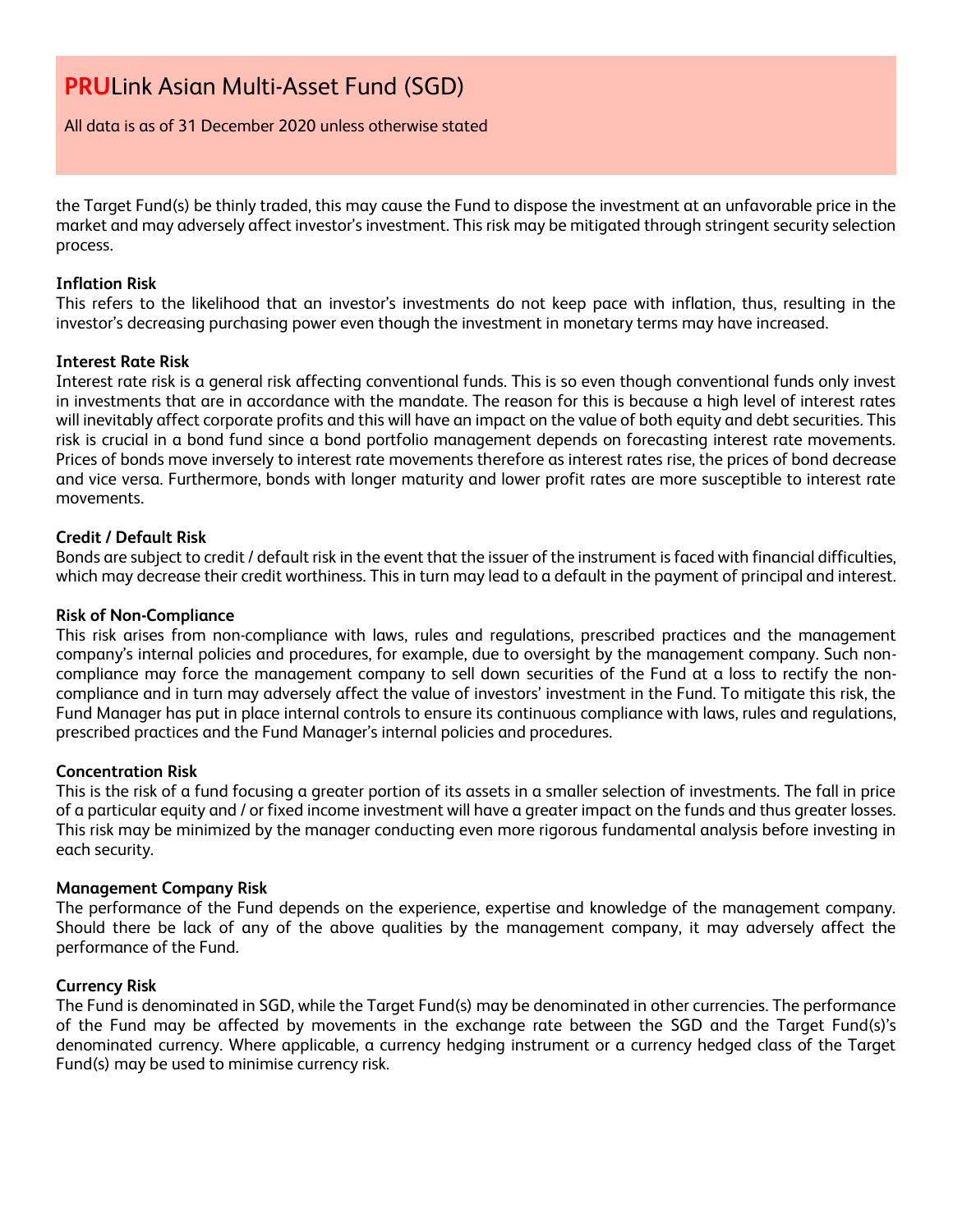All data is as of 31 December 2020 unless otherwise stated

#### **Derivatives Risk**

Derivatives (e.g. currency forward) may potentially be used to hedge against any risk that may be derived from investing in the Target Fund(s), such as, but not limited to, currency risk. The Fund may hedge up to 100% of foreign currency exposure using derivatives (e.g. currency forward).

#### **Portfolio Risk**

The Fund is intended for investors who can accept the risks associated with investing primarily in the securities of the type held in the Fund. Investments in equities will be subject to the risks associated with equity and equity-related securities, including fluctuations in market prices, adverse issuer or market information and the fact that equity and equity-related interests are subordinate in the right of payment to other corporate securities, including debt securities. Likewise, investments in fixed income securities will be subjected to the risks associated with debt securities including credit and interest rate risk, and the additional risks associated with high-yield debt securities, loan participations and derivative securities. In addition, investors should be aware of the risks associated with the active management techniques that are expected to be employed by the Fund.

#### **Specific Risks when Investing in the Target Fund(s) or its Sub-Fund(s) (collectively to be known as "Target Fund(s)")**

#### **Security Risk**

Adverse price movements of a particular security invested by the Target Fund(s) may adversely affect the Target Fund(s)'s net asset value. The Target Fund Manager(s) strives to mitigate the impact of a particular security risk through portfolio diversification, which will help spread the element of risk.

#### **Fund Management of Target Fund(s) Risk**

While the Fund Manager will exercise due skill and care in selecting the Target Fund(s), it does not have control over the management of the Target Fund(s) and there is no guarantee that the investment objectives will be met. This may result in policyholders suffering losses in their investments in the Target Fund(s).

The Target Fund(s) may change its objectives and become inconsistent with the objective of the Fund. In such instances, the Fund Manager will replace the Target Fund(s) with another collective investment scheme which the Fund Manager considers to be more appropriate in meeting the objective of the Fund.

#### **Errors in Calculation of the Net Asset Value of the Target Fund(s)'s Risk**

There is a possibility there are errors in calculation of the net asset value of the Target Fund(s). In the event such errors occur, the net asset value of the Target Fund(s) will be affected hence, the Target Fund(s) will comply with the rules set forth in the relevant regulatory provisions applicable to the Target Fund(s). Compensation, if any, paid by the Target Fund(s) (subject to the laws of the jurisdiction in which such Target Fund(s) is domiciled), will be credited to the Fund as and when compensation is received.

In view of the foregoing, policyholders must be aware that there are circumstances where neither the Target Fund(s) nor the Fund Manager will be bound to compensate final beneficial owners.

#### **Liquidity Risk**

Liquidity risk here refers to two scenarios. The first scenario is where the allocated liquidity of the Target Fund(s) is insufficient to meet redemption needs. The second scenario is where the Target Fund(s) is thinly traded. Should the investments in the Target Fund(s) be thinly traded, this may cause the Target Fund(s) to dispose the investment at an unfavorable price in the market and may adversely affect investors' investment. This risk may be mitigated through stringent security selection process.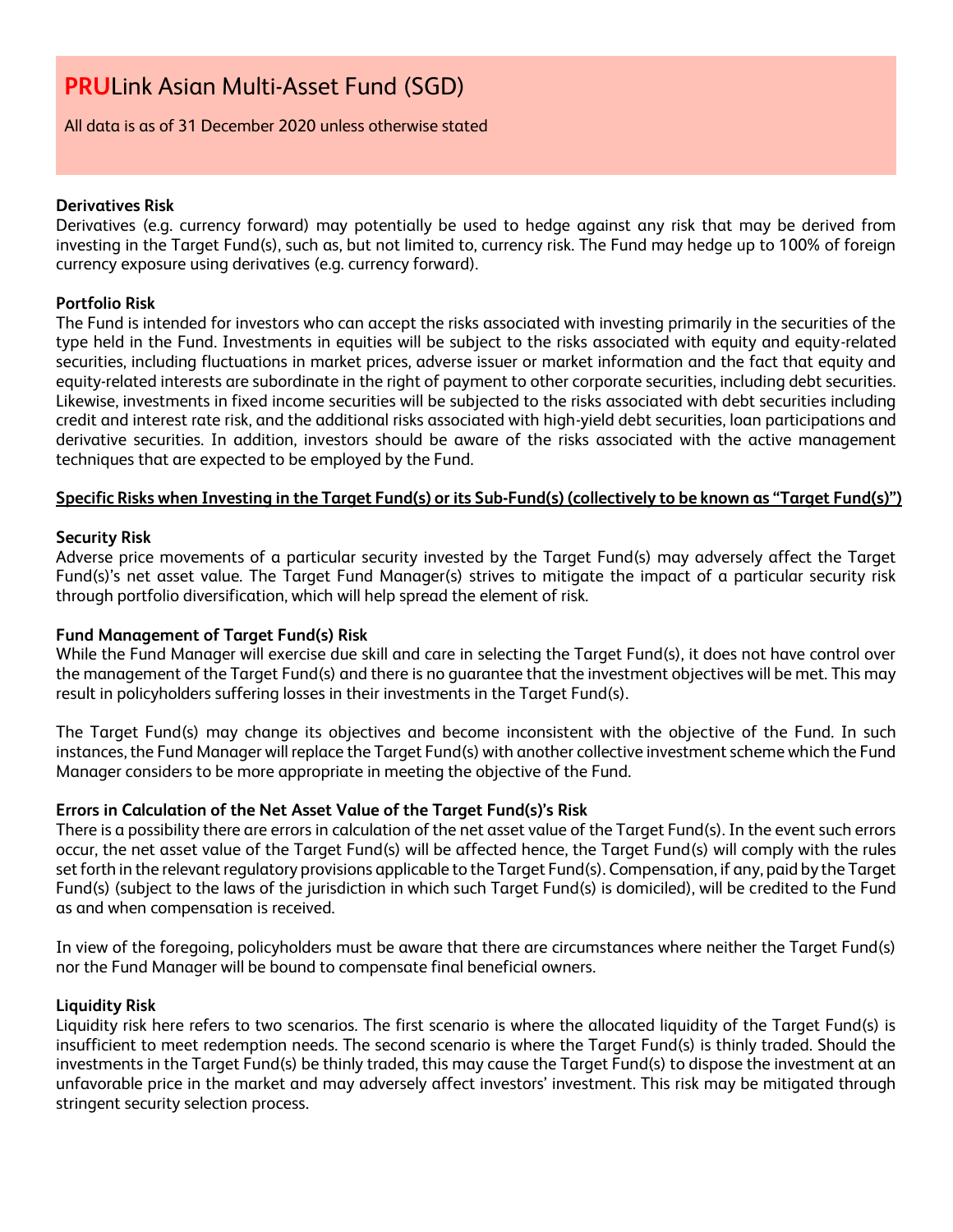All data is as of 31 December 2020 unless otherwise stated

#### **Countries or Foreign Securities Risk**

This risk is associated with investments in securities listed or domiciled in countries other than the country of domicile. Any changes in the economic fundamentals, social and political stability, uncertainty or changes in countries' official currencies, currency movements and foreign investments policies in these countries may increase the volatility in asset values, liquidity and default risk which may have an impact on the prices of the securities that the Target Fund(s) invests in and consequently may affect the net asset value of the Target Fund(s).

Investments in certain markets may be restricted or controlled. In some countries, direct investments in securities may be prohibited and restricted due to regulatory requirements. These limitations may increase transaction costs and adversely affect a security's liquidity and the price in connection with the security.

The Target Fund Manager(s) will monitor and observe the developments in these countries where assets of the Target Fund(s) are allocated. In addition, the Target Fund Manager(s) will also employ a systematic investment process, which includes regular review, to manage and mitigate this risk.

#### **Currency Risk**

The Target Fund(s)'s underlying investments may be denominated in their local currency, which may differ from the Target Fund(s)'s currency of denomination. The performance of the Target Fund(s) may be affected by movements in the exchange rate between the local currency of its underlying investments and the Target Fund(s)'s denominated currency.

#### **Charges to Capital Risk**

The Target Fund(s)'s charges and expenses are taken from the capital, in whole or in part, resulting in possible constraint of capital growth.

#### **Restrictions on Foreign Investment**

Some countries prohibit or impose substantial restrictions on investments by foreign entities. There may also be instances where a purchase order subsequently fails because the permissible allocation to foreign investors has been filled, depriving the Target Fund(s) of the ability to make its desired investment at the time.

#### **Derivatives Risk**

The Target Fund Manager(s) may invest in derivatives which will be subject to risks. While the judicious use of derivatives by professional investment managers can be beneficial, derivatives involve risks different from, and, in some cases, greater than, the risks presented by more traditional securities investments. Some of the risks associated with derivatives are market risk, management risk, credit risk, liquidity risk and leverage risk. Investments in derivatives may require the deposit or initial margin and additional margin on short notice if the market moves against the investment positions. If no provision is made for the required margin within the prescribed time, the investment may be liquidated at a loss. Therefore, it is essential that such investments in derivatives are monitored closely.

The Target Fund Manager(s) has the necessary controls for investments in derivatives and have in place systems to monitor the derivative positions for the Target Fund(s). The Target Fund Manager(s) does not intend to use derivatives transactions for speculation or leverage but may use them for efficient portfolio management and/or risk management. Currency risk is simply one of the market risks which the fund will be exposed to and can be hedged using derivatives such as FX forwards/futures. Often the underlying currency risk may be taken on as a result of buying an underlying equity or bond. If the Target Fund Manager(s) does not want to also take the currency risk associated with these underlying assets, the Target Fund(s) may use Forward Foreign Exchange contracts to hedge any currency risk derived from holdings of non-base currency positions. Essentially this use of currency forwards is to hedge currency risk in the Target Fund(s).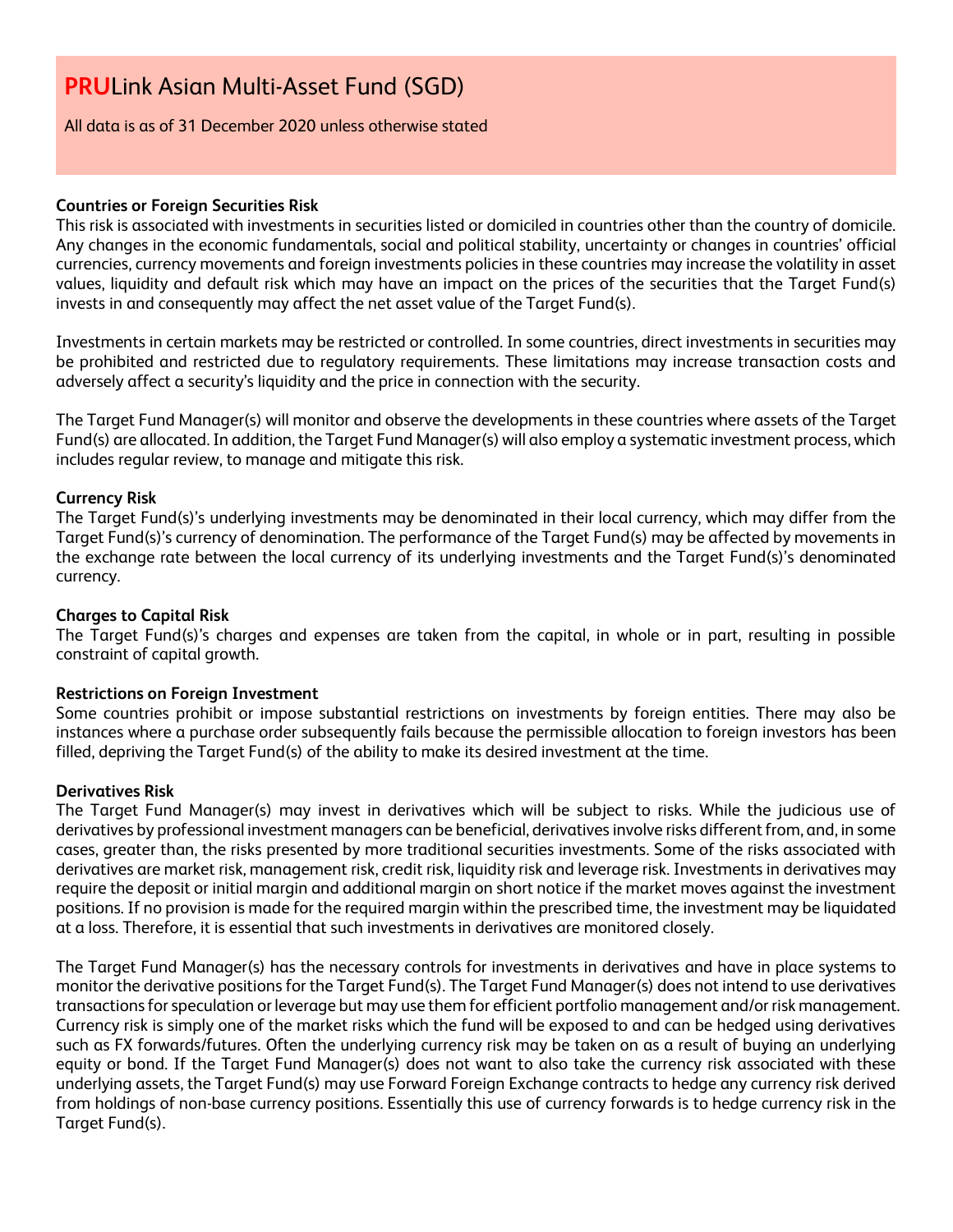All data is as of 31 December 2020 unless otherwise stated

#### **Risks Associated with Investments via Stock Connect**

The relevant rules and regulations on Stock Connect are subject to change which may have potential retrospective effect. The Stock Connect is subject to quota limitations. Where a suspension in the trading through the programme is effected, the Target Fund's ability to invest in China A Shares or access the PRC market through the programme will be adversely affected. In such event, the Target Fund's ability to achieve its investment objective could be negatively affected.

*The above should not be considered to be an exhausted list of the risks which potential policyholders should consider before investing in the Fund. Potential policyholders should be aware that an investment in the Fund may be exposed to other risks of exceptional nature from time to time.*

#### **Risk Management**

#### **Forecasting Risk**

Potential risks are taken into consideration in the process of sector allocation and stock selection based on analysis on various key factors such as economic conditions, liquidity, qualitative and quantitative aspects of the securities.

#### **System Control**

Risk parameters are set internally for each fund, depending on client's risk profile. These risk parameters include limits of issuer bet, group issuer, sector rating and issue size of the securities held in the portfolio.

A front-end office system is in place to monitor portfolio risks, serving as an auto filter for any limitations or breaches.